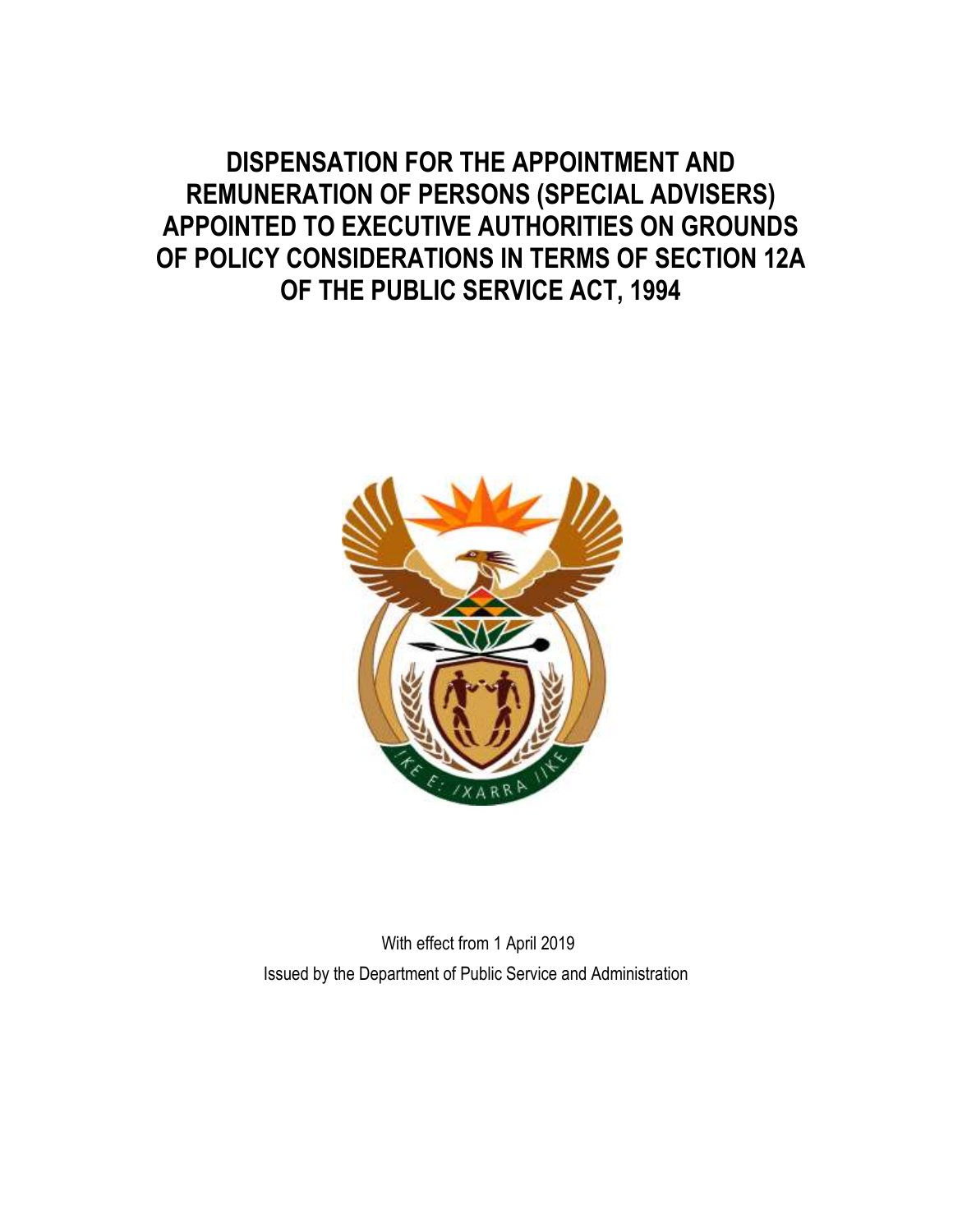# **INTRODUCTION**

1. In order to ensure an acceptable degree of uniformity, Cabinet has determined the compensation for Special Advisors. The compensation provides for four different compensation levels in order to accommodate different levels of expertise.

# **SCOPE OF APPOINTMENT**

- 2. The provision to appoint Special Advisers in terms of Section 12A of the Public Service Act, 1994, as amended, is limited to two full-time equivalent positions for each Minister and Premier, unless **Cabinet** or the relevant **Provincial Executive Council** approves a higher number up to two additional full-time equivalents for each Minister and Premier because of work requirements. The President and Deputy President may appoint as many Special Advisers as they may see fit. Cabinet may also reduce the number of Special Advisers that Ministers and Premiers may employ.
- 3. **Members of Executive Councils (MEC's)** and the Chairperson of the Public Service Commission are in terms of a decision of Cabinet excluded from the provision to appoint Special Advisers in terms of section 12A of the Public Service Act, 1994.
- 4. Special Advisers appointed to Ministers and Premiers may be utilised by Deputy Ministers and MEC's for specific tasks by arrangement with the Minister or Premier concerned.
- 5. Only South African citizens should be appointed as Special Advisers. All candidates for appointment as Special Advisers should be subjected to a security clearance before appointment. If an Executive Authority wishes to deviate from this requirement, the matter must be submitted to the President.

# **ROLE OF SPECIAL ADVISERS**

- 6. The Public Service Act (Section 12A (1)) provides that Special Advisers may be appointed
	- to advise the Executive Authority on the exercise or performance of the Executive Authority's powers and duties;
	- to advise the Executive Authority on the development of policy that will promote the relevant department's objectives; or
	- to perform such other tasks as may be appropriate in respect of the exercise or performance of the Executive Authority's powers and duties.
- 7. Since a Special Adviser would act in an advisory capacity to advise an Executive Authority on, or perform other tasks in respect of, the exercise or performance of the Executive Authority's powers and duties, or to advise the Executive Authority on the development of policy that will promote the objectives of the relevant department, there shall be no relationship of authority between the Special Adviser and the Head of Department concerned. The Special Adviser shall direct his/her inputs to the Executive Authority and refrain from interfering in the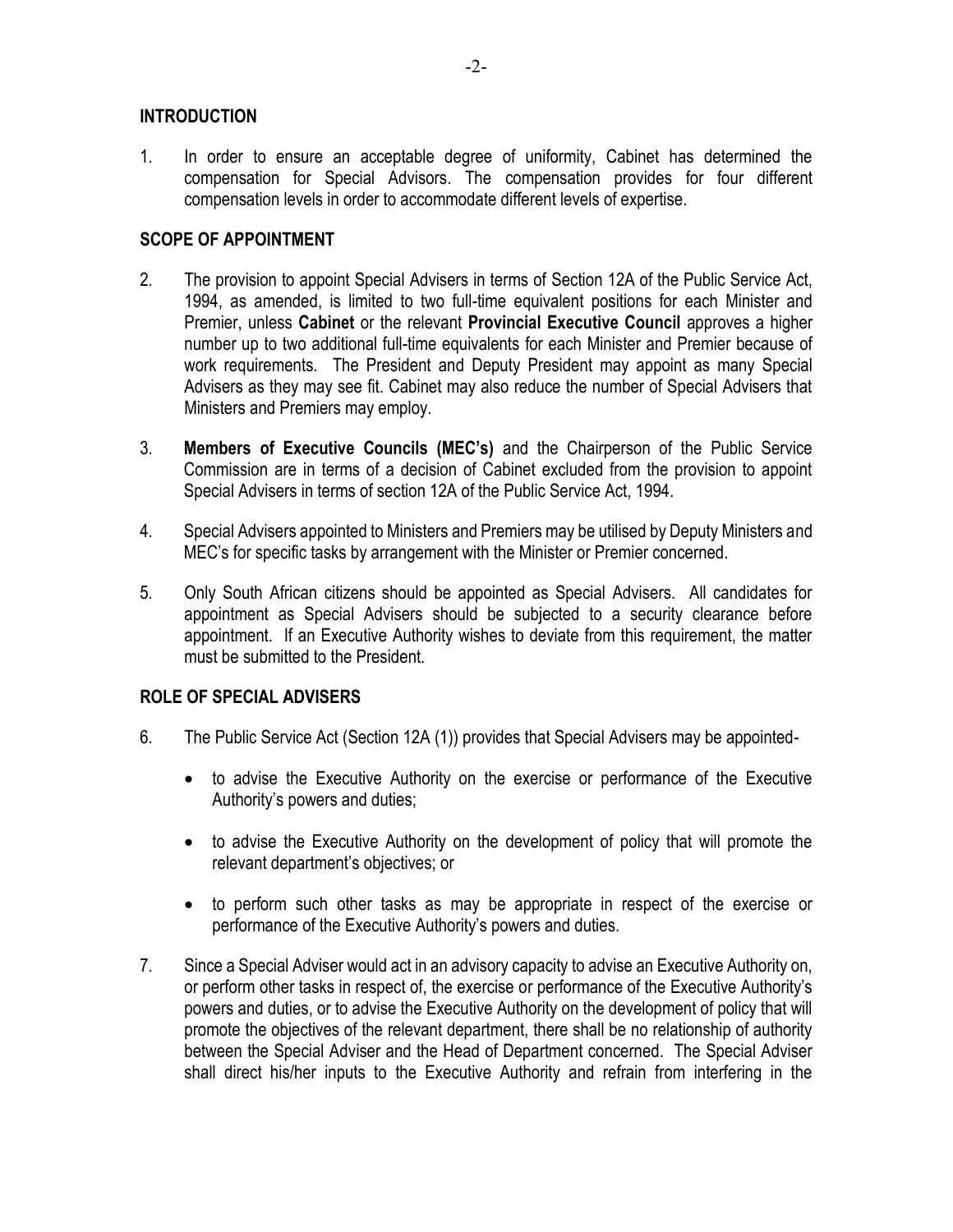administration and management of the department, which in law is the function and responsibility of the Director-General.

- 8. The serving of Special Advisers on statutory boards or councils (or similar bodies) for which the Executive Authority is individually or collectively accountable, would be inappropriate since it could give rise to a direct or indirect conflict of interest or advice which could be biased or perceived to be biased. Therefore, if a person who is to be appointed as a Special Adviser serves on a statutory board or council (or similar body) for which the relevant Executive Authority is individually or collectively accountable, his/her appointment to such boards or councils must be terminated with effect from date of appointment as Special Adviser to the relevant Executive Authority.
- 9. Executive Authorities must submit a request for a deviation, which is fully motivated, from the requirement referred to in paragraph 8 above to the Minister for the Public Service and Administration. In consultation with the relevant Executive Authority, it will be considered whether to approach Cabinet at the national sphere of Government with a recommendation to approve a deviation for a particular instance or kind of statutory body.

# **GENERAL**

- 10. The standard contract attached as Annexure A, as approved by Cabinet is entered into between the Special Adviser and the Executive Authority concerned. The duration of the contract shall be agreed upon and be limited to the term of the political principal.
- 11. Executive Authorities must submit proposals/recommendations for the appointment of individual Special Advisers to the Minister for the Public Service and Administration for approval of the individual's compensation level before the appointment/upgrade is effected.
- 12. Each Special Adviser must sign a performance agreement that determines-
	- (a) major outputs for the period of employment or for the coming year, whichever is relevant;
	- (b) well-defined measures for performance in terms of each major output;
	- (c) quarterly review dates that will make it possible to modify outputs as necessary as well as ensuring open discussion of progress; and
	- (d) for employment over a year, salary increments dependent on the level of appointment.
- 13. Special Advisers are not admitted to the Government Employees Pension Fund (GEPF).
- 14. Executive Authorities must ensure that the Special Adviser obtains the necessary security clearance before he/she is appointed. Requests received without necessary security clearance will not be entertained.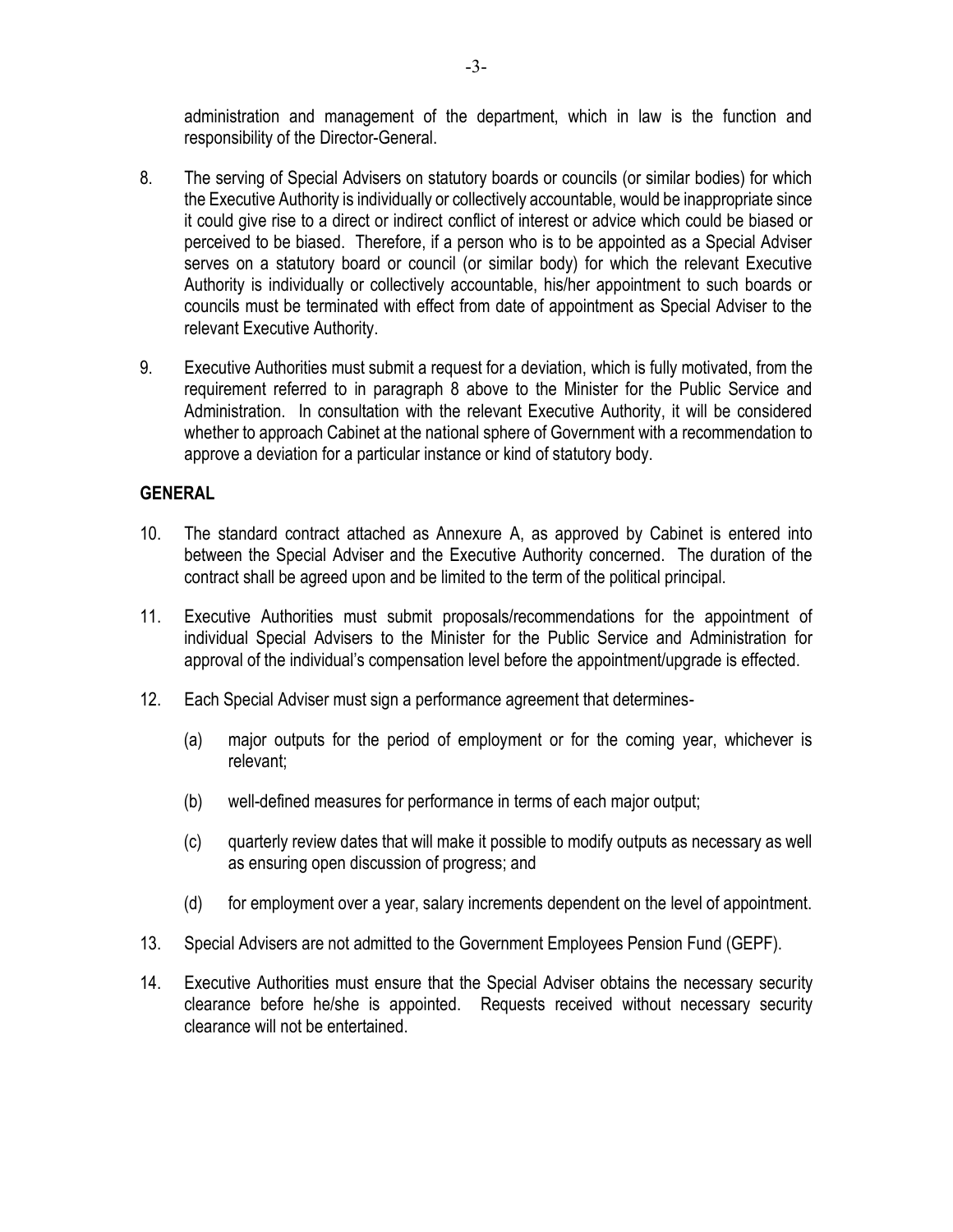# **INCLUSIVE FLEXIBLE REMUNERATION PACKAGE SYSTEM**

15. The following compensation levels (Table 1) with ranges of inclusive flexible remuneration packages apply with effect from 1 April 2019 to **full-time Special Advisers** (therefore Special Advisers who work 40-hours per week).

# **TABLE 1: Compensation levels for full-time Special Advisers**

| Compensation<br>Level | <b>Flexible Remuneration Package</b> |                                  |
|-----------------------|--------------------------------------|----------------------------------|
|                       | 31 March 2019<br>(Rand per annum)    | 1 April 2019<br>(Rand per annum) |
|                       | 1 005 063                            | 1 057 326                        |
|                       | 1 020 153                            | 1 073 202                        |
|                       | 1 035 450                            | 1 089 294                        |
|                       | 1 050 990                            | 1 105 641                        |
|                       | 1 066 755                            | 1 122 225                        |
|                       | 1 082 754                            | 1 139 058                        |
|                       | 1 098 996                            | 1 156 143                        |
|                       | 1 115 478                            | 1 173 483                        |
|                       | 1 132 221                            | 1 191 096                        |
|                       | 1 149 195                            | 1 208 952                        |
|                       | 1 166 442                            | 1 227 096                        |
|                       | 1 183 932                            | 1 245 495                        |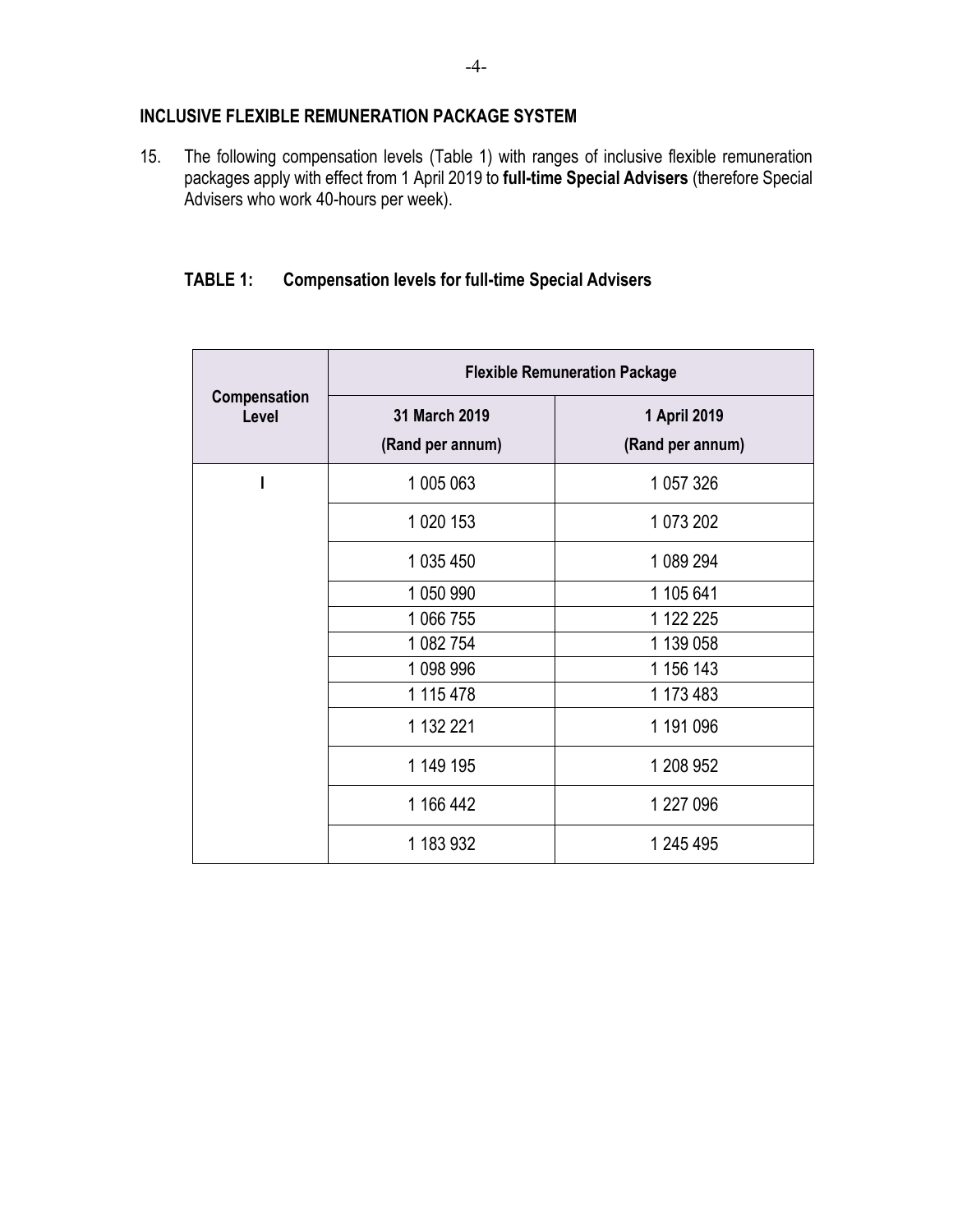| Compensation<br>Level | <b>Flexible Remuneration Package</b> |                                  |
|-----------------------|--------------------------------------|----------------------------------|
|                       | 31 March 2019<br>(Rand per annum)    | 1 April 2019<br>(Rand per annum) |
| $\mathbf{I}$          | 1 189 338                            | 1 251 183                        |
|                       | 1 207 185                            | 1 269 960                        |
|                       | 1 225 302                            | 1 289 019                        |
|                       | 1 243 674                            | 1 308 345                        |
|                       | 1 262 334                            | 1 327 974                        |
|                       | 1 281 270                            | 1 347 897                        |
|                       | 1 300 491                            | 1 368 117                        |
|                       | 1 320 000                            | 1 388 640                        |
|                       | 1 339 809                            | 1 409 478                        |
|                       | 1 359 903                            | 1 430 619                        |
|                       | 1 380 297                            | 1452072                          |
|                       | 1 401 000                            | 1 473 852                        |
|                       | 1422012                              | 1495956                          |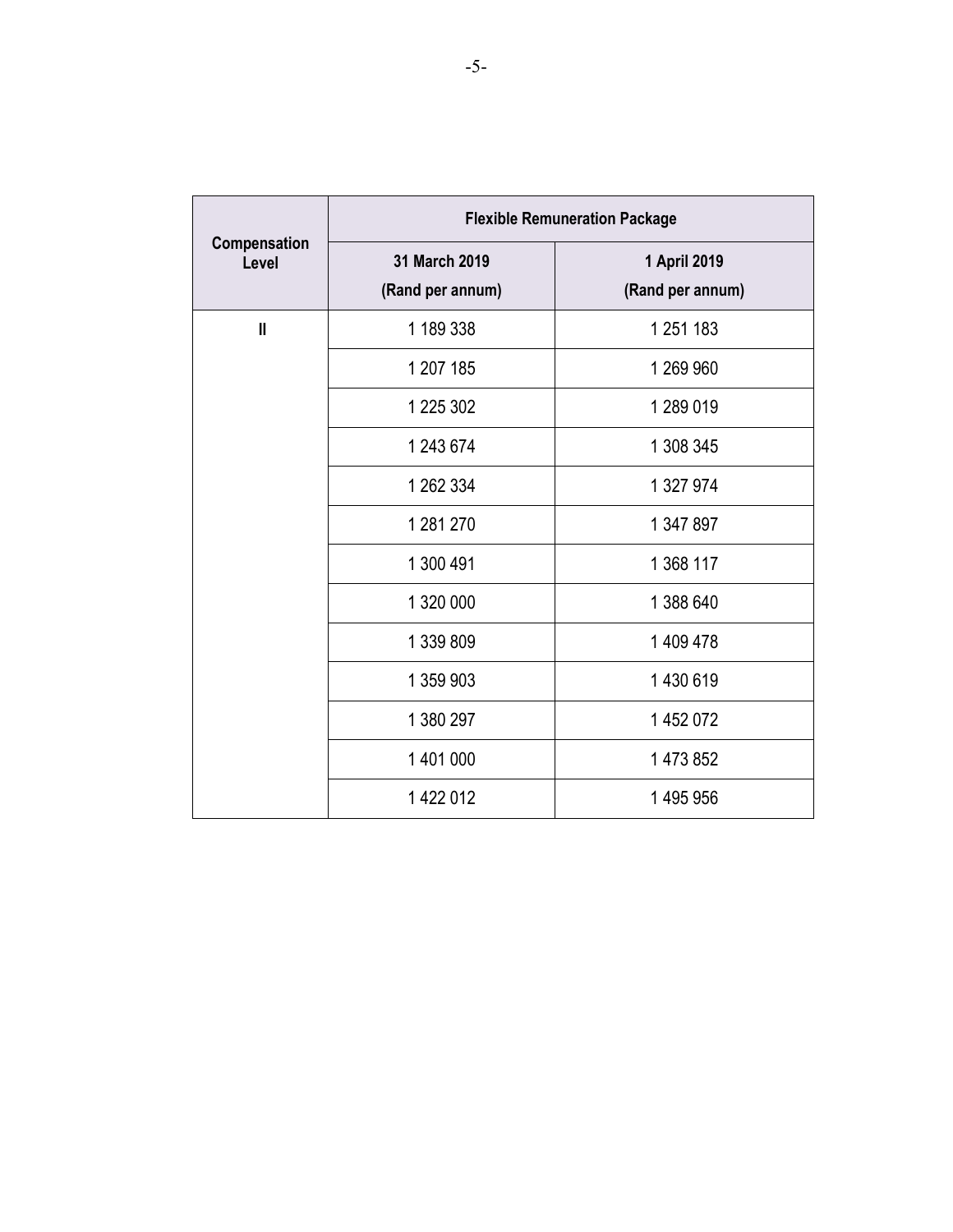| Compensation<br>Level | <b>Flexible Remuneration Package</b> |                                  |
|-----------------------|--------------------------------------|----------------------------------|
|                       | 31 March 2019<br>(Rand per annum)    | 1 April 2019<br>(Rand per annum) |
| III                   | 1 446 378                            | 1 521 591                        |
|                       | 1468077                              | 1 544 418                        |
|                       | 1490 097                             | 1 567 581                        |
|                       | 1 512 456                            | 1 591 104                        |
|                       | 1 535 145                            | 1614972                          |
|                       | 1 558 170                            | 1639 194                         |
|                       | 1 581 546                            | 1663785                          |
|                       | 1 605 282                            | 1688757                          |
|                       | 1629348                              | 1714074                          |
| IV                    | 1880736                              | 1978 533                         |
|                       | 1 908 942                            | 2 008 206                        |
|                       | 1 937 586                            | 2 038 341                        |
|                       | 1966656                              | 2 068 923                        |
|                       | 1 996 155                            | 2 099 955                        |
|                       | 2 0 26 101                           | 2 131 458                        |
|                       | 2 056 488                            | 2 163 426                        |
|                       | 2 087 337                            | 2 195 880                        |
|                       | 2 118 651                            | 2 2 2 8 8 2 0                    |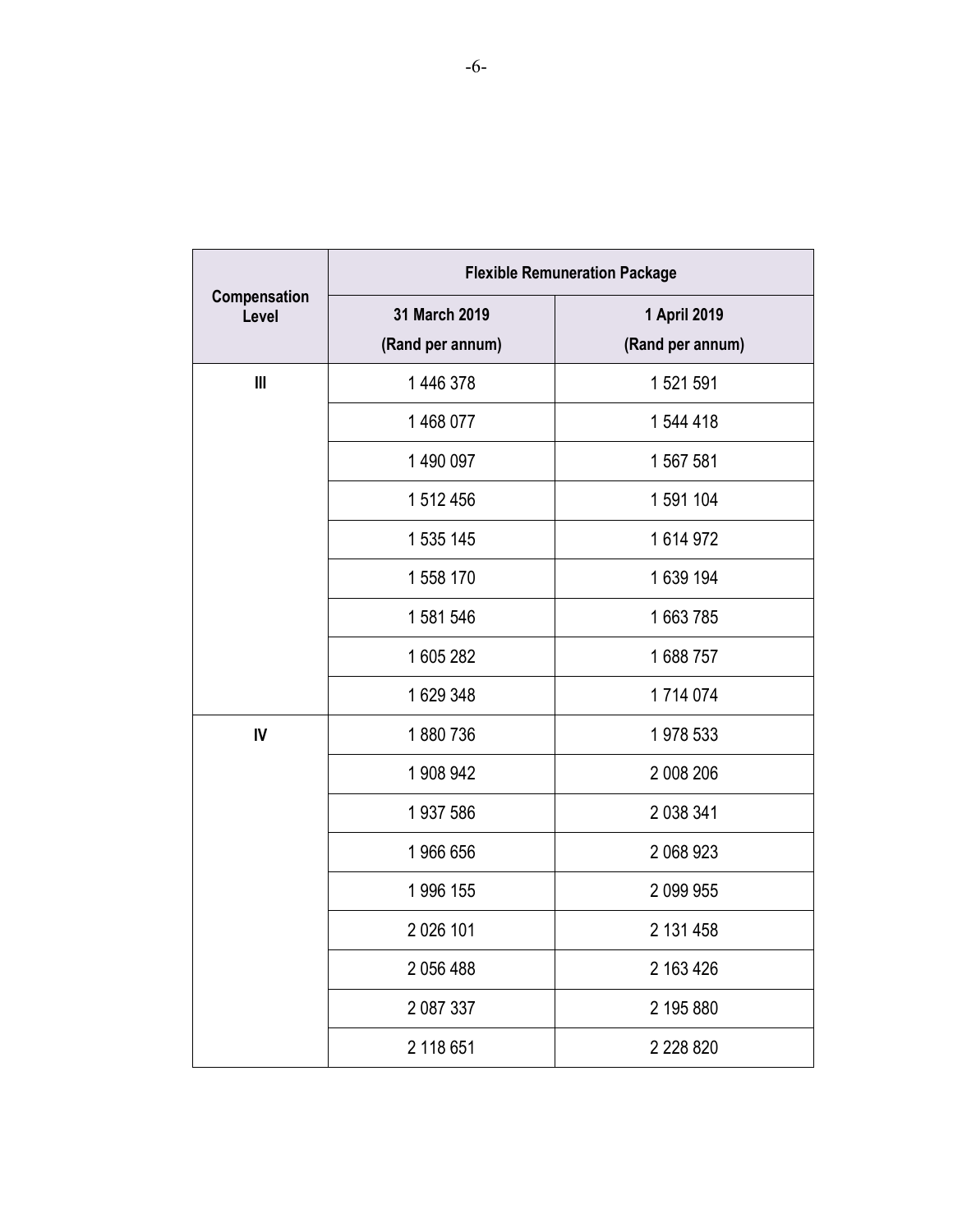16. The inclusive compensation for **Special Advisers who work less than 40 hours per week** (therefore Special Advisers who are not full-time), are calculated as follows and the actual hours should be recorded and claims submitted accordingly:-

Annual inclusive flexible remuneration package  $X$  Actual hours worked 2080 1 (rounded off to the nearest Rand amount)

#### **Composition of the inclusive flexible remuneration package for full-time Special Advisers**

- 17. The total inclusive flexible remuneration packages may be structured by the Special Adviser in terms of the provisions and rules as set out below.
- 18. Provisions for the structuring of the inclusive flexible remuneration package
	- (a) Full-time Special Advisers may structure the inclusive flexible remuneration packages into the following items:-

#### (1) **Motor car allowance**

To a maximum amount of 25% of the total package per annum.

# (2) **Medical Assistance**

State's contribution to a registered medical aid scheme.

#### (3) **Housing Allowance**

An amount as decided by the member.

#### (4) **Non-pensionable cash allowance**

Any remaining amount of the flexible portion.

- (b) Special Advisers are not obliged to utilise all the items when structuring the flexible portion of their packages.
- 19. Rules governing the structuring of the inclusive flexible remuneration packages

#### (a) **Motor car allowance**

- (1) Special Advisers are obliged to maintain a reliable vehicle to be utilised for official journeys (when necessary).
- (2) Special Advisers may purchase/lease a new or reliable pre-owned vehicle.
- (3) No time frames exist when a vehicle should be replaced.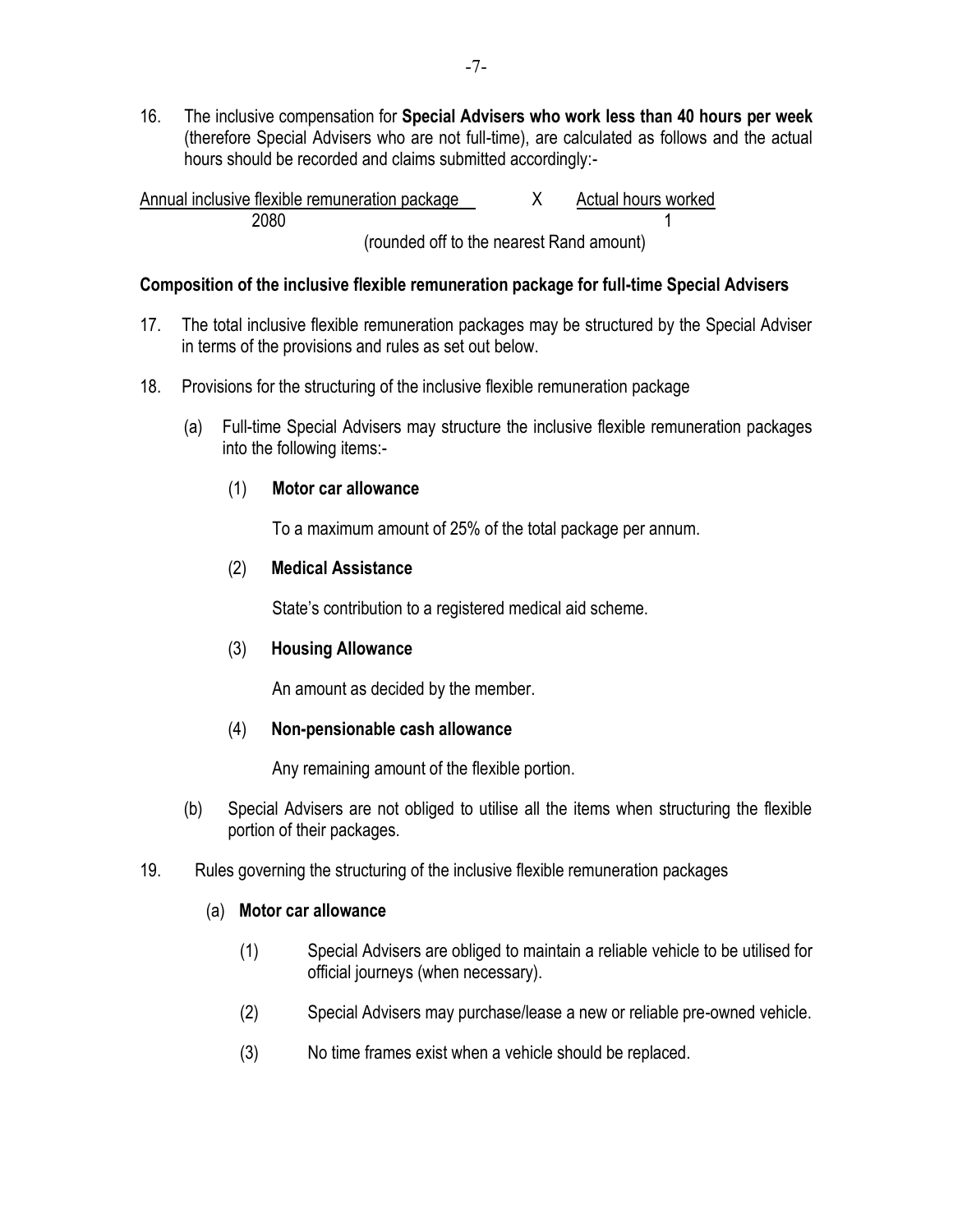- (4) The Special Adviser must at all times have his or her vehicle (or a substitute) available for official journeys.
- (5) The Executive Authority must decide whether a Special Adviser must utilise his or her own vehicle or make use of the provisions for official journeys when transport is used for official purposes, taking into account practical implications, cost effectiveness, road conditions etc.
- (6) A Special Adviser must secure his or her own financing or loans.
- (7) A Special Adviser must obtain and maintain comprehensive insurance on the vehicle, and is fully responsible for all running and maintenance costs and the cost of registration and licensing of the vehicle.
- (8) If a Special Adviser utilises his or her vehicle to travel for official purposes away from his or her usual place of work, the Executive Authority shall reimburse toll fees as well as parking fees in excess of R10 per month. The Special Adviser is responsible for parking fees (if they are levied) at the place of work.
- (9) Any journey between a Special Adviser's home and usual place of work constitutes a private journey.
- (10) If a Special Adviser utilises his or her private vehicle to carry out official duties, the Executive Authority will compensate the Special Adviser for **all**  official kilometres, as per Department of Transport's determinations on tariffs for the use of private motor transport, provided they comply with all the prescribed qualifying criteria (i.e **approved** official journey). (Amended with effect from 1 September 2008)
- (b) **Medical assistance (**amended with effect from 1 March 2012**)**
	- Special Advisers who are members of registered medical aid schemes **are not obliged** to structure for an employer contribution towards the scheme.
	- The Executing Authority shall pay the total medical aid scheme subscription fee directly (per the pay system) on a monthly basis to a registered medical scheme.
	- In respect of those Special Advisers who are members of registered medical aid schemes and **who elect not to structure** for an employer contribution, the total medical aid scheme subscription fee will be a normal (monthly) salary deduction.
	- In respect of those Special Advisers who are members of registered medical aid schemes and **who elect to structure** for an employer contribution, the subscription fee shall be composed as follows:-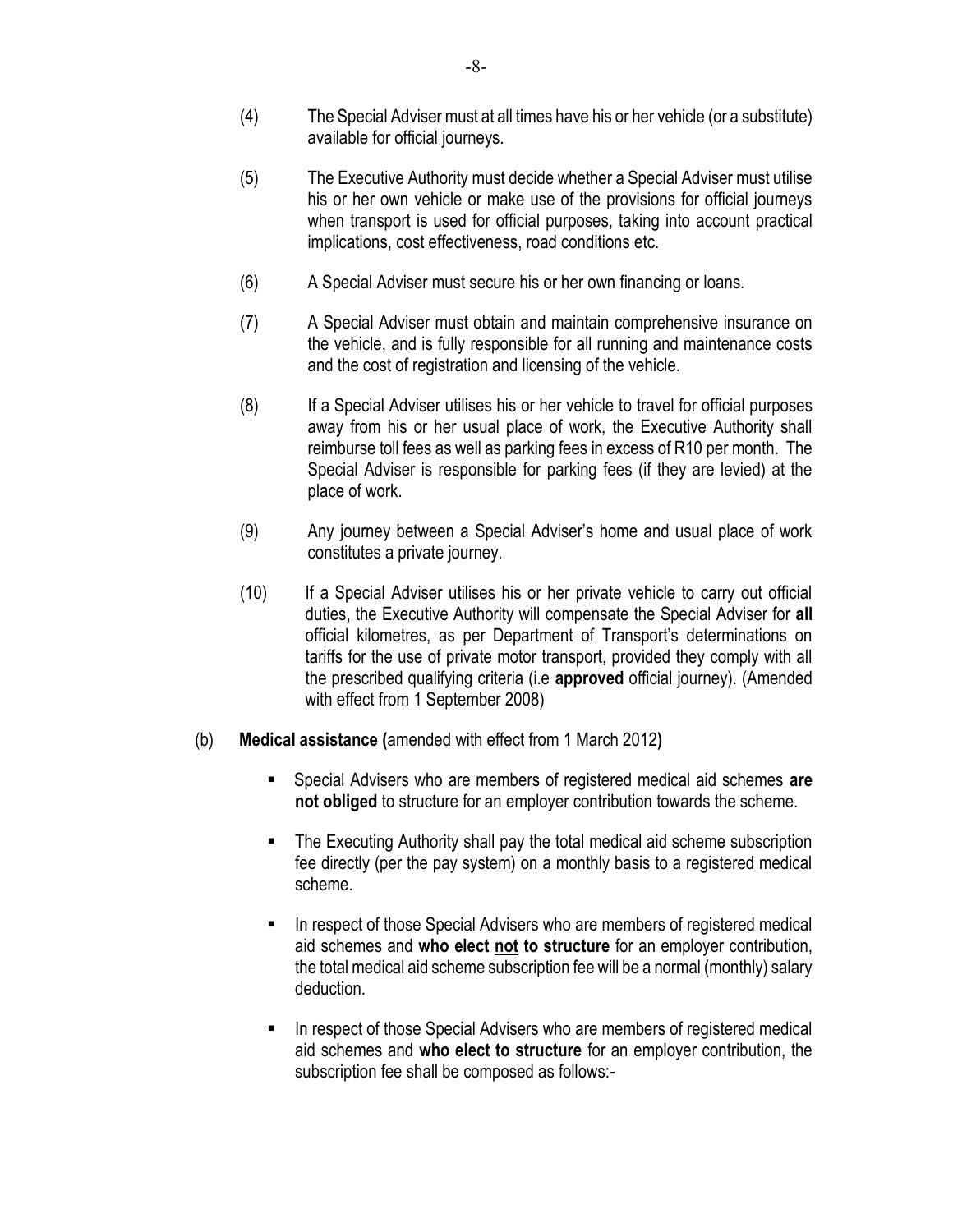- **Employer contribution**
	- Any amount, to a maximum of the annual medical aid subscription fee, in the form of an employer contribution.
- **Member contribution**
	- The difference between the total registered medical aid scheme fee and the amount structured as employer contribution.
	- The member's own contribution is a normal (monthly) salary deduction.

# **AMENDMENTS TO THE COMPOSITION OF THE FLEXIBLE PORTION OF THE PACKAGE**

- 20. The flexible portion of the package may only be changed in the following circumstances:-
	- (a) One year after the date of implementation of the inclusive flexible remuneration package system.
	- (b) If the Special Adviser is awarded a higher compensation level or a higher package within his/her existing compensation level.
	- (c) General adjustment of the packages in the compensation levels.
	- (d) Substantial changes to tax legislation.
	- (e) Any changes to the total contribution to a registered medical aid scheme and where funds to be obtained from or directed to in terms of the Special Adviser's inclusive flexible remuneration packages.
	- (f) On decision by the Minister for the Public Service and Administration.

# **PROGRESSION TO A HIGHER PACKAGE WITHIN A COMPENSATION LEVEL**

- 21 Special Advisers are normally awarded the minimum inclusive flexible remuneration package of the compensation level approved by the Minister for the Public Service and Administration for the Specific Special Adviser.
- 22. Executive Authorities may, however award higher packages within the approved compensation levels to serving Special Advisers or Special Advisers on appointment based on the recruitment and retention of suitable persons. **Such decisions shall be recorded and reported (with reasons for the decision) to the Minister for the Public Service and Administration.**

# **BENEFITS**

23. Determination on leave of absence in the Public Service with effect from 1 July 2009, made by the Minister for the Public Service and Administration.